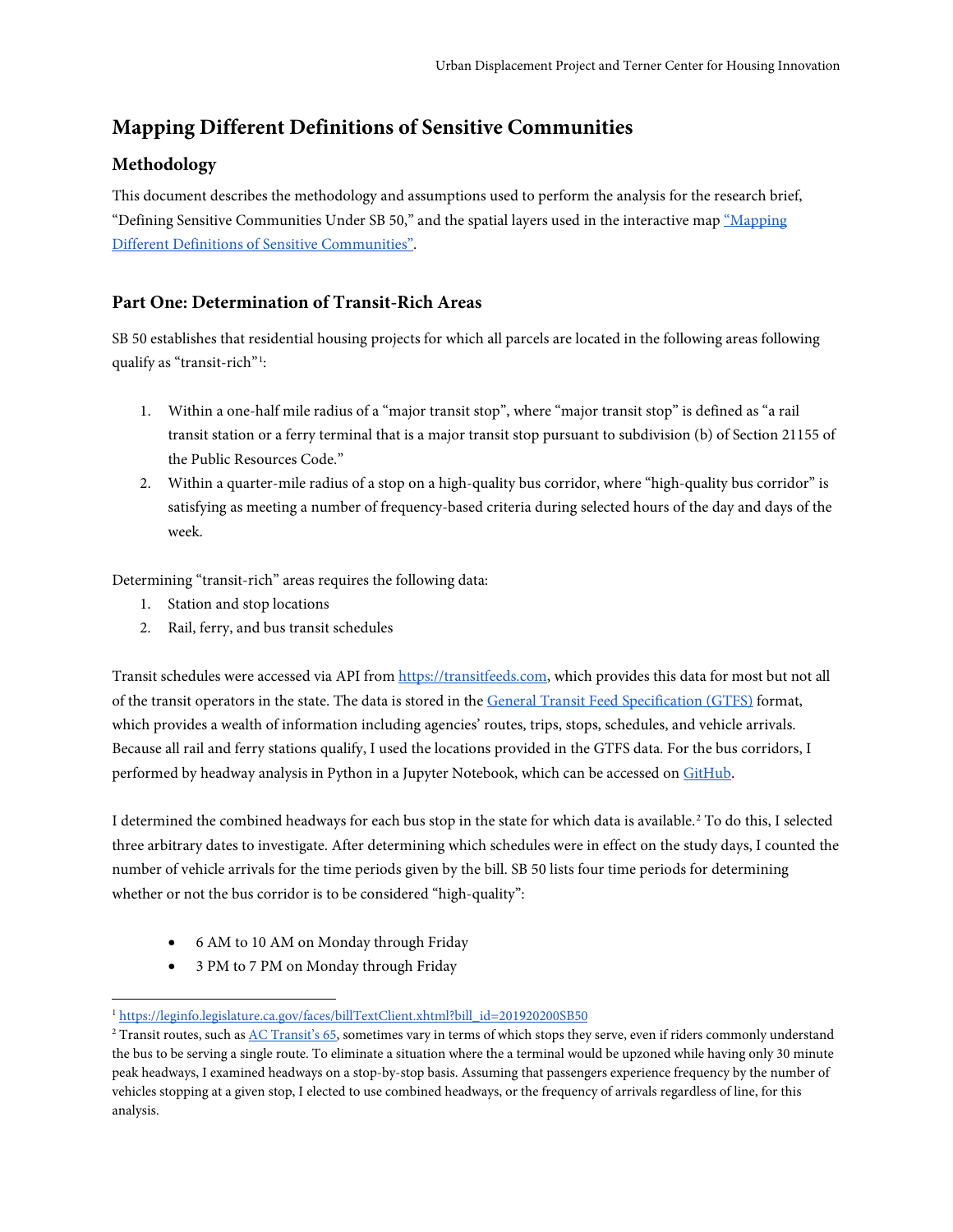- 6 AM to 10 PM on Monday through Friday
- 8 AM to 10 PM on Saturday and Sunday

By dividing the duration of a time period in minutes by the number of bus arrivals within that time period, I then determined an average service interval for that stop during that time period. If a stop had low enough headways during each time period, it qualified as a "high-quality" transit stop. I performed this analysis for every agency at every stop, and output the list of stops to a comma-separated values file. The file for high-quality transit bus stops can be found on GitHub, as can files for [rail stops](https://github.com/simonhochberg/eight-two-seven/blob/master/output/v3/AllRail.csv) an[d ferry stops.](https://github.com/simonhochberg/eight-two-seven/blob/master/output/v3/AllFerry.csv)

Once the qualifying stops were identified, I used the GeoPandas Python package to create buffers around each point. Buffer radii vary by transit mode, with rail and ferry stops triggering different types of upzoning within a half-mile radius than they do within a quarter-mile radius. Qualifying bus stops have a radius of a quarter-mile in which parcels must be located to be eligible for the density bonuses provided by SB 50.

There are a number of limitations with this approach. They are discussed in detail below:

- 1. Using [https://transitfeeds.com](https://transitfeeds.com/) as a data source greatly simplifies the accessing and updating of the GTFS files. The website provides a clearinghouse of transit schedule data that can be queried by agency or location. However, not all agencies in California are represented in TransitFeeds, which means the analysis could be missing stops that would have otherwise qualified.
- 2. Determining headways on a per-stop level deviates slightly from the text of the bill, which is focused on "high-quality bus corridors." More clarification is required from the bill's authors to make explicit how "bus corridors" are to be considered and how headways are to be calculated.
- 3. My combined headway analysis is conducted one agency at a time, so inter-agency combined headways the headways between arrivals of buses from different transit operators at the same stop -- are not considered. This is an area of improvement for future versions of this tool.

### **Part Two: Determination of Sensitive Communities**

#### SB 50 Sensitive Communities Definition

 $\overline{a}$ 

For the majority of the state, per the March 2019 version of SB 50, "sensitive communities" are those in which the following characteristics are true<sup>[3](#page-1-0)</sup>:

- "Thirty percent or more of the census tract lives below the poverty line, provided that college students do not compose at least 25 percent of the population."
- "The location quotient of residential racial segregation in the census tract is at least 1.25 as defined by the Department of Housing and Community Development."

<span id="page-1-0"></span><sup>3</sup> [https://leginfo.legislature.ca.gov/faces/billTextClient.xhtml?bill\\_id=201920200SB50](https://leginfo.legislature.ca.gov/faces/billTextClient.xhtml?bill_id=201920200SB50)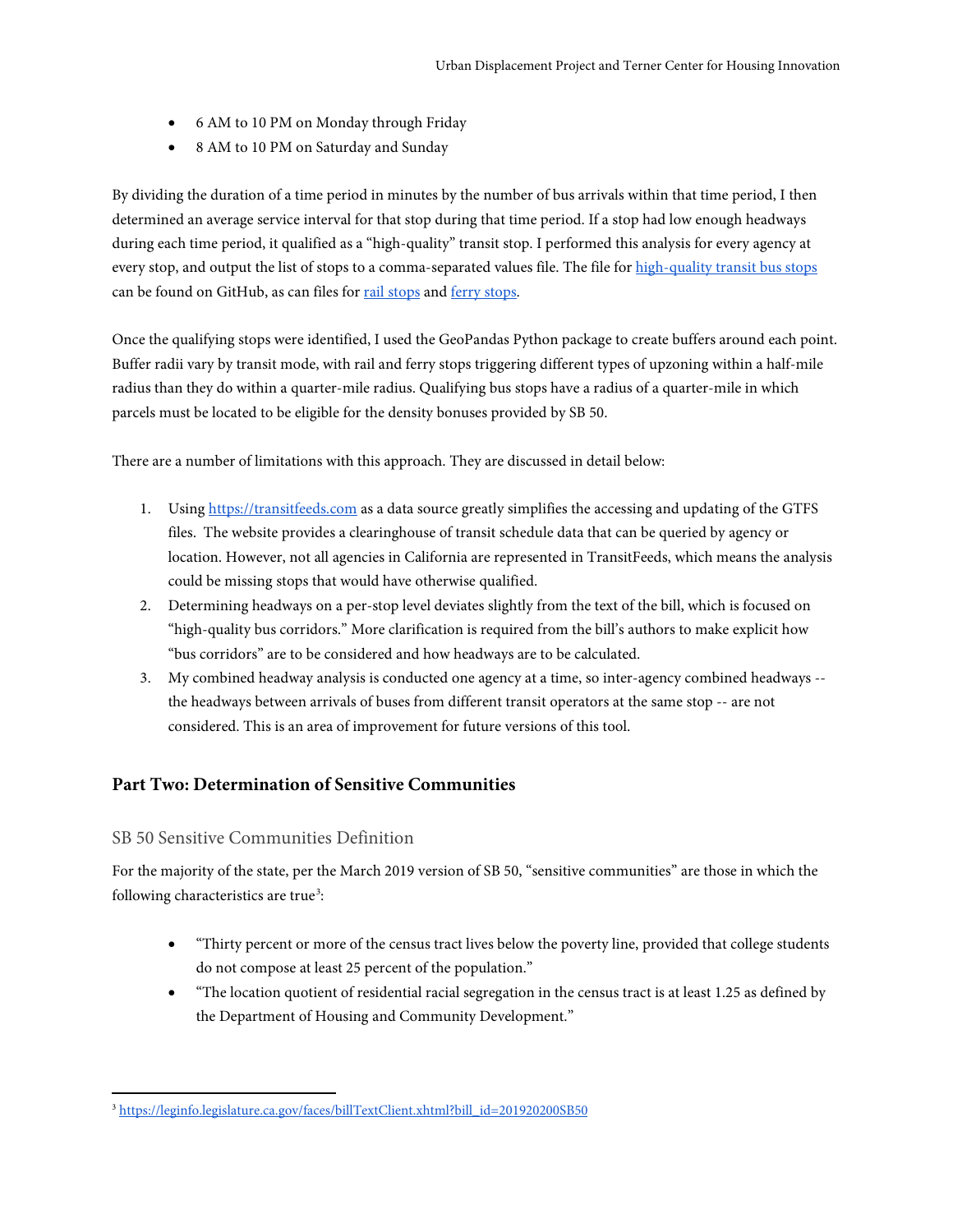This definition is nearly identical to that used by the California Tax Credit Allocation Committee to determine "High Segregation and Poverty tracts" for the Opportunity Mapping project.<sup>[4](#page-2-0)</sup> I used American Community Survey 5-Year Estimates (2012-2016) to calculate poverty rates, proportion of the tract considered students, and the location quotients of residential racial segregation. Poverty rates is a percentage representing the number of people living in poverty divided by the total number of people within the census tract for whom poverty status is calculated. The proportion of students is calculated as the number of students in the tract divided by the tract's total population.

Location quotients measure the proportion of a given population in a census tract relative to the proportion of that population in a larger geography, like the county. A location quotient of 1 means that the proportion of that population within a census tract is the same as the proportion of that population in the county as a whole. Location quotients greater than one indicate a disproportionately high concentration of that population within a tract; location quotients less than one indicate a disproportionately lower concentration. In this analysis, I calculated location quotients for each tract for the following races and ethnicities: Black, Asian, Hispanic, Native Hawaiian-Pacific Islander, and Non-Hispanic White. If the location quotients any of the first four populations was greater than or equal to 1.25, I considered that tract to have met that criteria.

In the Bay Area region, the draft SB 50 bill defers to the "sensitive communities" identified by the Metropolitan Transportation Commission and the San Francisco Bay Conservation and Development Commission as a part of the CASA Compact. This definition determines "sensitive communities" at the census block group level, rather than at the tract level used by the rest of the state. I obtained a shapefile of these areas, and overlaid it on a TIGER census block group boundary file to identify which block groups were to be included as "sensitive communities." This process was conducted manually in QGIS, and there resultant block groups may differ slightly from the areas identified in the CASA process.

### California HCD High Segregation and Poverty Tracts

Each tract's categorization in the 2019 Opportunity Maps is included in a summary table found on the CTCAC website.<sup>[5](#page-2-1)</sup> I joined this spreadsheet to my existing travel-level dataset and created a dummy variable representing whether or not a tract qualified as "High Segregation and Poverty Tract" for the 2019 Opportunity Maps.

#### SB 535 Disadvantaged Communities

 $\overline{a}$ 

The California Office of Environmental Health Hazard Assessment (OEHHA) provides an updated list of the worstscoring 25 percent of census tracts according to the state's CalEnviroScreen tool. Per SB 535, these tracts are identified as Disadvantaged Communities. I accessed an Excel document with the list of tracts from the OEHHA's SB 535 website, and joined this data to TIGER census tract shapes to create a spatial layer of Disadvantaged Communities.

<span id="page-2-0"></span><sup>4</sup> [https://www.treasurer.ca.gov/ctcac/opportunity/opportunity-mapping-methodology.pdf,](https://www.treasurer.ca.gov/ctcac/opportunity/opportunity-mapping-methodology.pdf) p. 8

<span id="page-2-1"></span><sup>5</sup> <https://www.treasurer.ca.gov/ctcac/opportunity/final-opportunity-map-statewide-summary-table.xlsx>